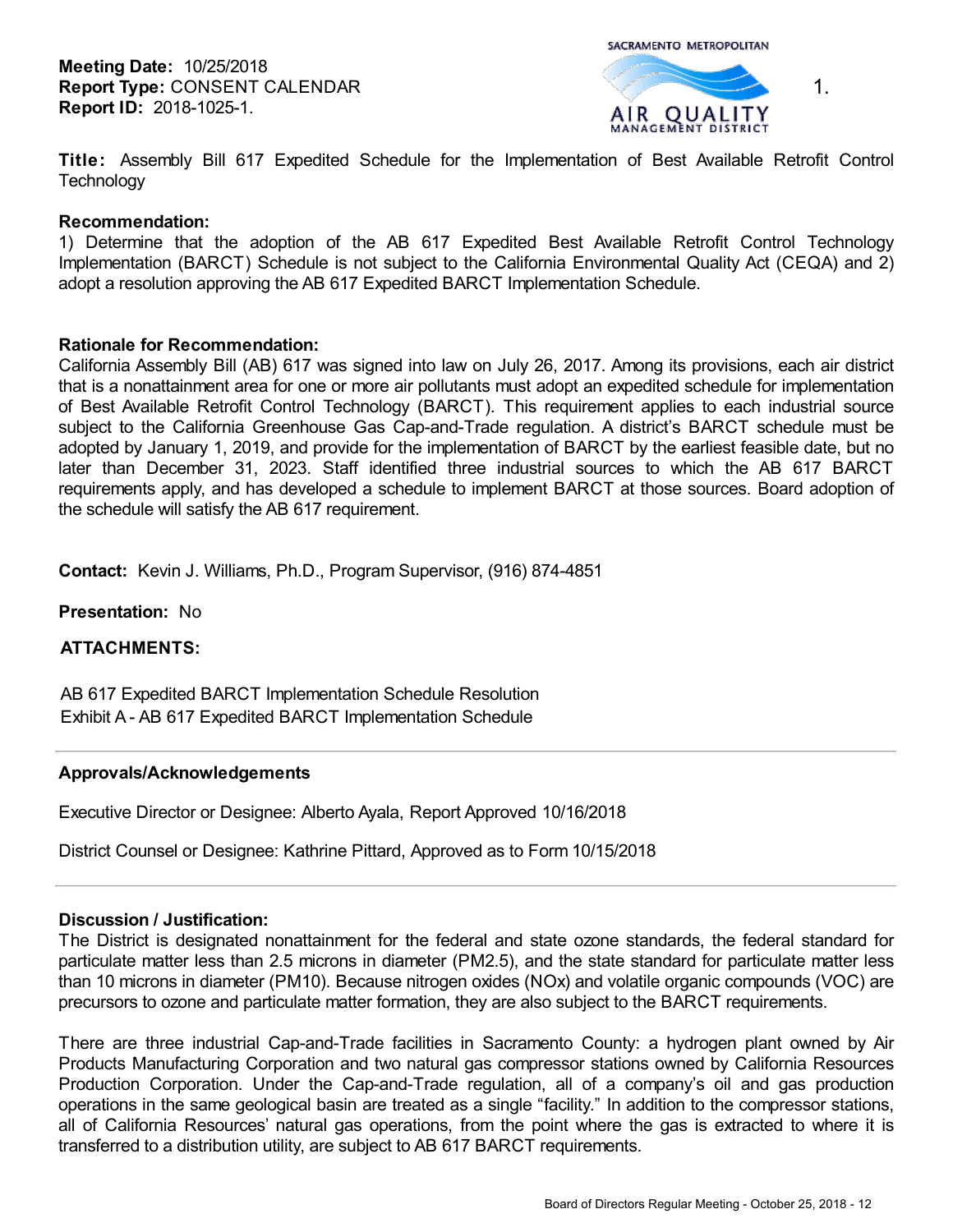BARCT is defined as "an emission limitation that is based on the maximum degree of reduction achievable, taking into account environmental, energy, and economic impacts by each class or category of source." Under AB 617, the schedule for implementing BARCT must give highest priority to those permitted units that have not modified emissions-related permit conditions for the greatest period of time, but the requirements do not apply to an emissions unit that has implemented BARCT due to a permit revision or a new permit issuance since 2007. In adopting the schedule, a district must also consider:

- The local public health and clean air benefits to the surrounding community;
- The cost-effectiveness of each control option; and
- The air quality and attainment benefits of each control option.

# **Summary of Plan / Rule / Amendment:**

Three categories of pollutant-emitting equipment are present at the subject facilities:

- Process heaters (Air Products);
- Internal combustion engines (California Resources); and
- Natural gas production equipment, such as wellheads, pneumatic devices, liquid storage tanks, compressor seals, glycol dehydrator vents, and component leaks (California Resources).

Not all of the emission categories subject to AB 617 BARCT are covered by District rules, as discussed below:

- There are no District rules that apply to the natural gas production equipment operated by California Resources, and BARCT for this category has not been evaluated previously.
- Rule 412 Stationary IC Engines Located at Major Stationary Sources of NOx does not apply to the compressor engines at California Resources facilities because they are not major stationary sources of NOx; therefore, those engines are not subject to any District rules.
- District Rule 411 NOx from Boilers, Process Heaters and Steam Generators applies to the hydrogen reforming furnaces at Air Products; however, BARCT technology for this category has not been evaluated since 2005.

For each of the AB 617 BARCT sources, Staff reviewed current emission levels, to the extent data were available, existing permit limits, and relevant control technologies. In developing a schedule for BARCT implementation, Staff considered, for each emission category, the potential for BARCT to achieve cost-effective emission reductions and benefits to public health, air quality, and attainment.

Staff is proposing a two-stage process to implement BARCT. First, a BARCT determination will be performed after a detailed analysis of emission standards, control technologies, and cost-effectiveness. If the BARCT determination results in a level of emissions control more stringent than what is currently required for the AB 617 BARCT sources, Staff will begin rulemaking to implement the more stringent standards. Staff's proposed BARCT implementation schedule, shown in the table below, is consistent with the priorities for the BARCT emission categories.

|                                  | <b>Implementation Schedule</b>                              |                                     |                                |
|----------------------------------|-------------------------------------------------------------|-------------------------------------|--------------------------------|
| <b>Emission</b><br>Category      | <b>Determination of</b><br><b>BARCT</b><br><b>Standards</b> | <b>Rulemaking (If</b><br>Necessary) |                                |
|                                  | <b>Timeframe</b>                                            | <b>Timeframe</b>                    | <b>Affected</b><br><b>Rule</b> |
| <b>Natural Gas</b><br>Production | 2019                                                        | 2020                                | <b>New Rule</b>                |
| Process<br><b>Heaters</b>        | 2020                                                        | 2021                                | <b>Rule 411</b>                |
| <b>IC Engines</b>                | 2021                                                        | 2022                                | <b>Rule 412</b>                |

# **AB 617 Expedited BARCT Implementation Schedule**

**Financial Considerations:** The AB 617 BARCT schedule establishes a timeline to determine BARCT for each emission category and, if necessary, develop rules. Adoption of the schedule does not establish any new requirements for sources. Future rule development may lead to costs to industry or the District, which will be